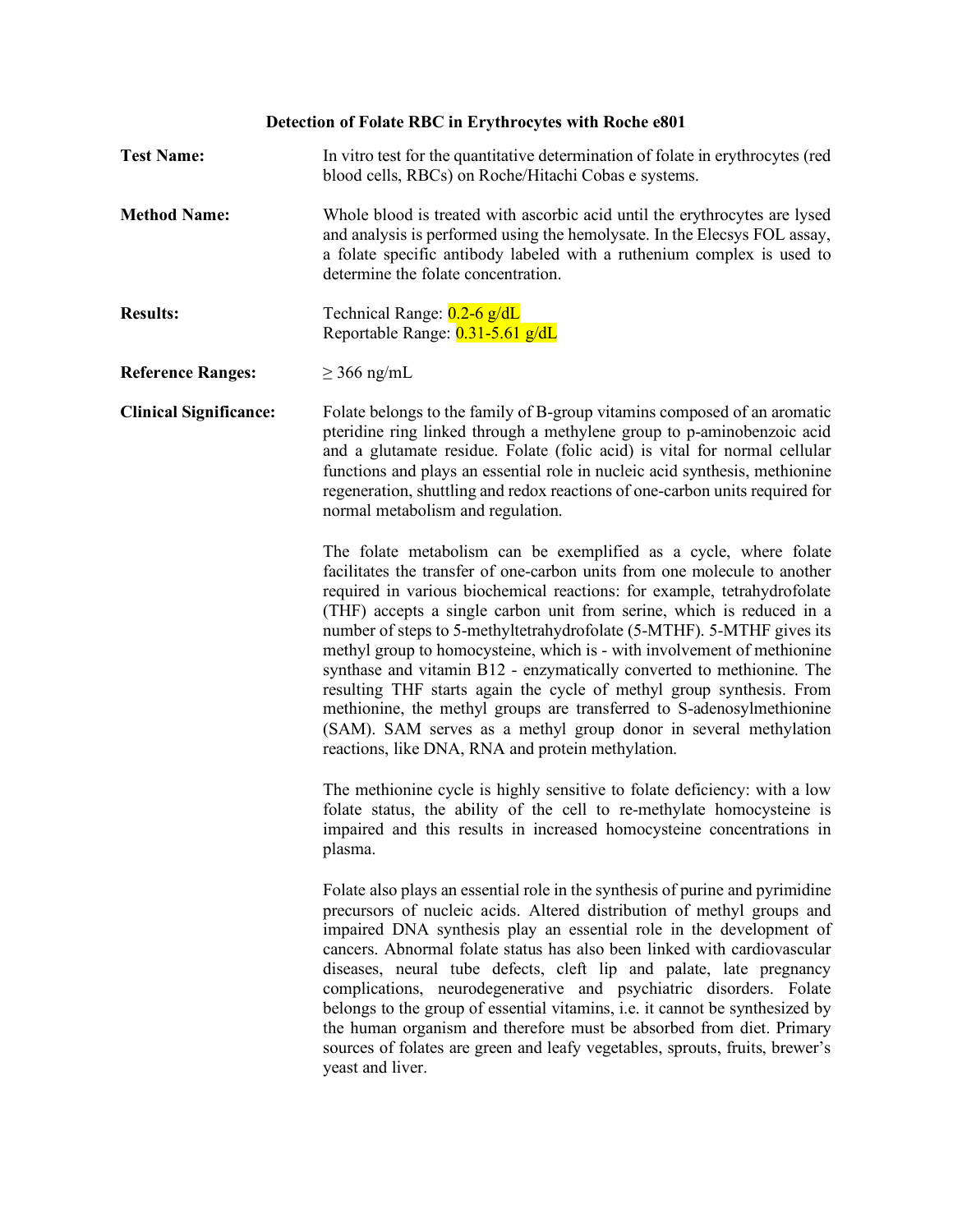Folate deficiency can be caused by decreased nutritional intake, poor absorption of ingested folate in the intestine or increased demand of folate, for example during physical activity or pregnancy. Deficiency of folate can also be a result of liver diseases or impaired folate metabolism due to genetic defects or drug interactions.

A clinical manifestation of both folate and vitamin B12 deficiency is the so called megaloblastic (macrocytic) anemia: due to the affected DNA synthesis and cell maturation, especially involving the cells of erythropoiesis, the total count of erythrocytes is significantly reduced. The hemoglobin synthesis capacity however is normal, which leads to abnormally large erythrocyte precursors ("macrocytes" or "megaloblasts"), which have an elevated hemoglobin content ("hyperchromic anemia"). Serum folate concentrations may be affected by recent folate intakes, whereas red blood cell (RBC) folate is a measure of the folate intake across the 90‑120 days lifespan of erythrocytes. Thus, folate concentrations in RBC give a more accurate picture of a patient's underlying folate status than serum folate concentrations and are considered by experts as the better measure for folate status.

Because vitamin B12 and folate are closely interrelated in the cellular one‑carbon unit metabolism, and hematologic and clinical consequences of the two vitamin deficiency states might be similar, it is advisable to determine both parameters simultaneously in patients with the relevant symptoms of vitamin deficiency.

**Submission Criteria:** For specimen collection and preparation only use suitable tubes or collection containers. Only the specimens listed below were tested and found acceptable. Hemolysate prepared from whole blood treated with anticoagulants Na‑heparin or K3‑EDTA.

> The sample types listed were tested with a selection of sample collection tubes that were commercially available at the time of testing, therefore not all available tubes of all manufacturers were tested. Sample collection systems from various manufacturers may contain differing materials which could affect the test results in some cases. When processing samples in primary tubes (sample collection systems), follow the instructions of the tube manufacturer.

| Storage and Stability: | Whole blood:               |
|------------------------|----------------------------|
|                        | 28 days at $-20^{\circ}$ C |

**Rejection Criteria:** Rejection criteria include but are not limited to:

- 1. Specimens containing fibrin or clots.
	- 2. Excessive platelet clumping
	- 3. Leaking specimens
	-
	- 4. Substandard mixing or collection
	- 5. Expired or improperly stored collection tubes.
	- 6. Improperly filled tubes based on collection tube manufacturer's guidelines.
	- 7. Contaminated specimens (IV fluid, foreign particles, etc.)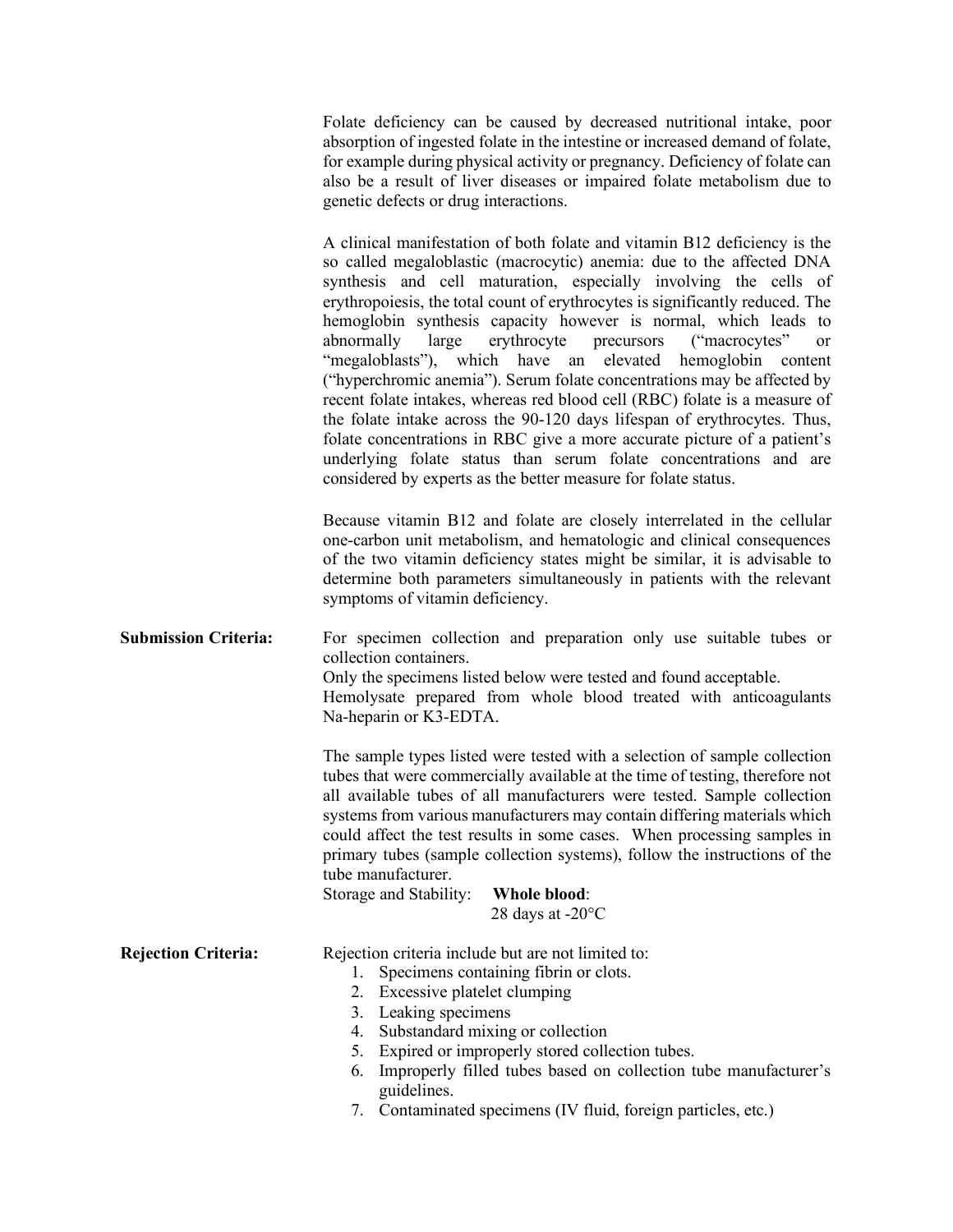|                       | Specimens not analyzed within the appropriate time frame.<br>8.<br>Samples not shipped at appropriate temperature.<br>9.<br>10. Samples without 2 proper identifiers or samples having identifiers<br>that do not match the electronic or paper lab requisition. |
|-----------------------|------------------------------------------------------------------------------------------------------------------------------------------------------------------------------------------------------------------------------------------------------------------|
| <b>Authorization:</b> | Diagnostic testing can only be performed with approval from an authorized<br>provider/agency.                                                                                                                                                                    |
| Turn Around Time:     | 1 day.                                                                                                                                                                                                                                                           |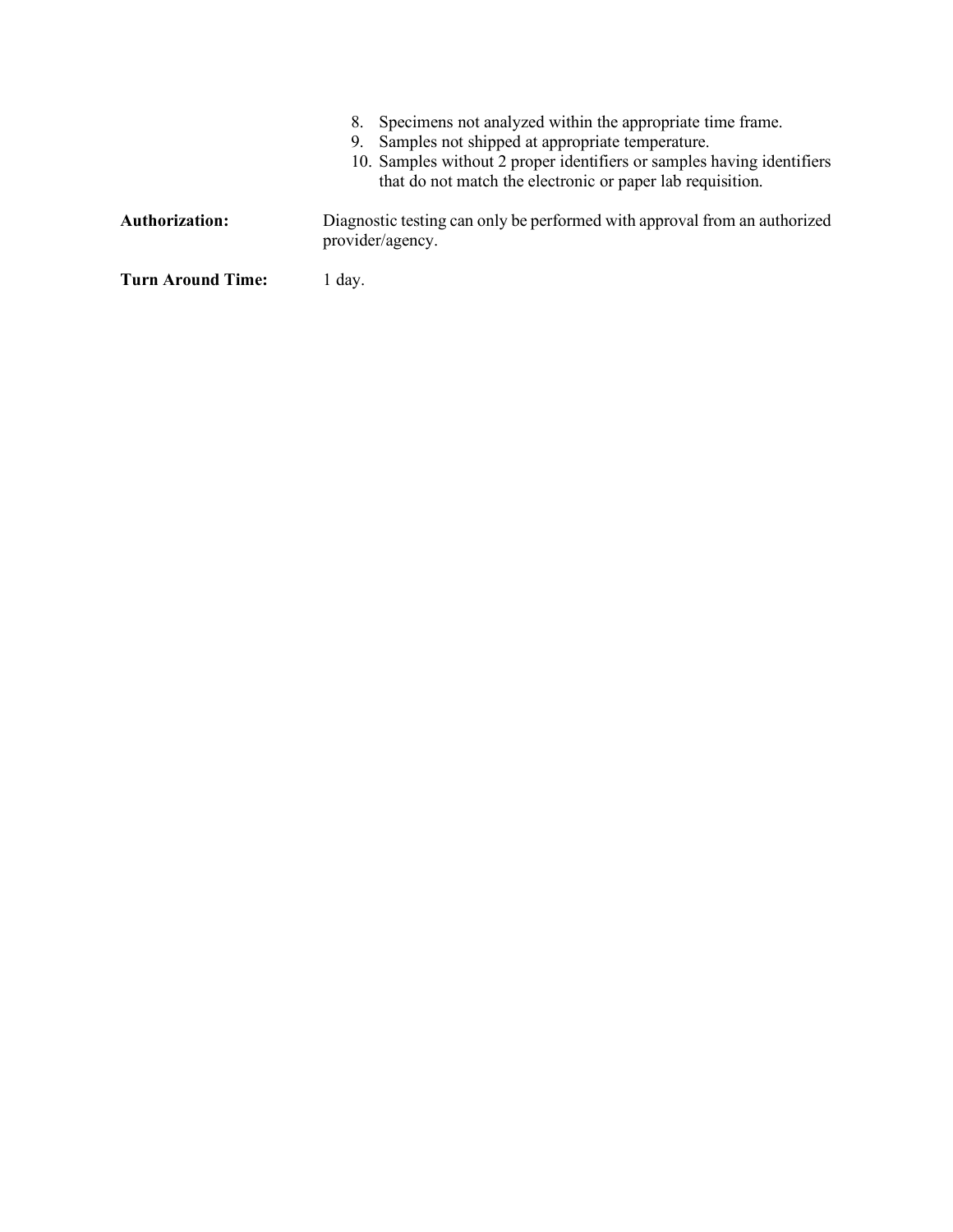#### **Instructions for Whole Blood Specimen Submission**

### **General Information**

The detection of folate in erythrocytes is performed using a Roche cobas i58 analyzer.

Specimens must be collected and stored at -20°C if to be analyzed within 28 days. Please be aware that storing specimens at  $\leq$  -70°C ( $\leq$  -94°F) is not permissible.

#### **Specimens MUST be** *received* **at Reditus Laboratories within 28 days of collection.**

### **Collection Instructions for EDTA Whole Blood Specimen**

- 1. Do not use expired collection tubes. Store collection tubes as per manufacturers recommendations. Use standard venipuncture practices for collecting samples. Filled 12 x 75 mm EDTA tubes are preferred. EDTA microtubes and raised bottom tubes are also acceptable.
- 2. Ensure that the patient's name, date-of-birth, and time/date of collection are recorded on the specimen tube along with the name or initials of the individual collecting the sample.
- 3. Complete all the demographic information on a sample requisition form through the approved electronic submission process
- 4. Refrigerate the specimen between 2-8°C (36-46°F) and ship or courier the specimen(s) within 48 hours.
- 5. The specimen(s) *must* be received at the laboratory **no later than** 48 hours *from the time of collection*.
	- a. **Avoid shipping specimens over weekends or holidays** as they may not be received at the laboratory and cold-packs will not maintain the required 2-8°C (36-46°F) specimen temperature.
	- b. Ensure that specimens shipped by commercial carrier are shipped with **overnight delivery**. If shipping on a Friday for Saturday delivery, *you must include Saturday Delivery* during shipment, or the specimens will not be received until the following non-holiday business day. Failure to receive specimens within 24 hours of shipment will result in specimens being rejected from testing.
- 6. For any questions pertaining to sample collection, storage, or shipping, please contact the Reditus Laboratories using the below contact information.

## **Instructions for Specimen Transport**

- 1. **Messenger/Courier by ground transport.** Place specimen(s) into a biohazard labeled bag and seal securely. Place the test requisition(s) on the outside of the biohazard labeled bag. Place the sealed biohazard bag and test requisition(s) inside the shipping container. Place cold packs, which have been frozen for at least 24 hours, in the leak-proof outer container. The shipping container must be rigid, such as a Styrofoam cooler, and labeled with the UN 3373 Biological Substance Category B marking. Close securely.
- 2. **Commercial carrier by ground/air transport.** Place the specimen(s) inside a biohazard labeled bag and seal securely. Place the test requisition(s) on the outside of the biohazard labeled bag. Place the sealed bag and completed test requisitions(s) inside the outer shipping container. Place cold packs, which have been frozen for at least 24 hours, in the leak-proof outer container. Label the outer shipping container with Reditus Laboratories address listed below. Complete the return address section to include the name of the person shipping the package, business name and address, and a business phone number. The shipping container must include the UN3373 Biological Substance Category B marking.
- 3. *Ship specimens by overnight delivery* to the attention of Clinical Chemistry at Reditus Laboratories. This can be accomplished by use of local courier, shipping corporations or U.S. Postal Service.
	- a. **If specimens are shipped on a Friday for Saturday delivery,** *you must include/indicate Saturday delivery* during shipment, or the specimens will not be received until the following non-holiday business day. Failure to receive specimens within 24 hours of shipment will result in specimens being rejected from testing.